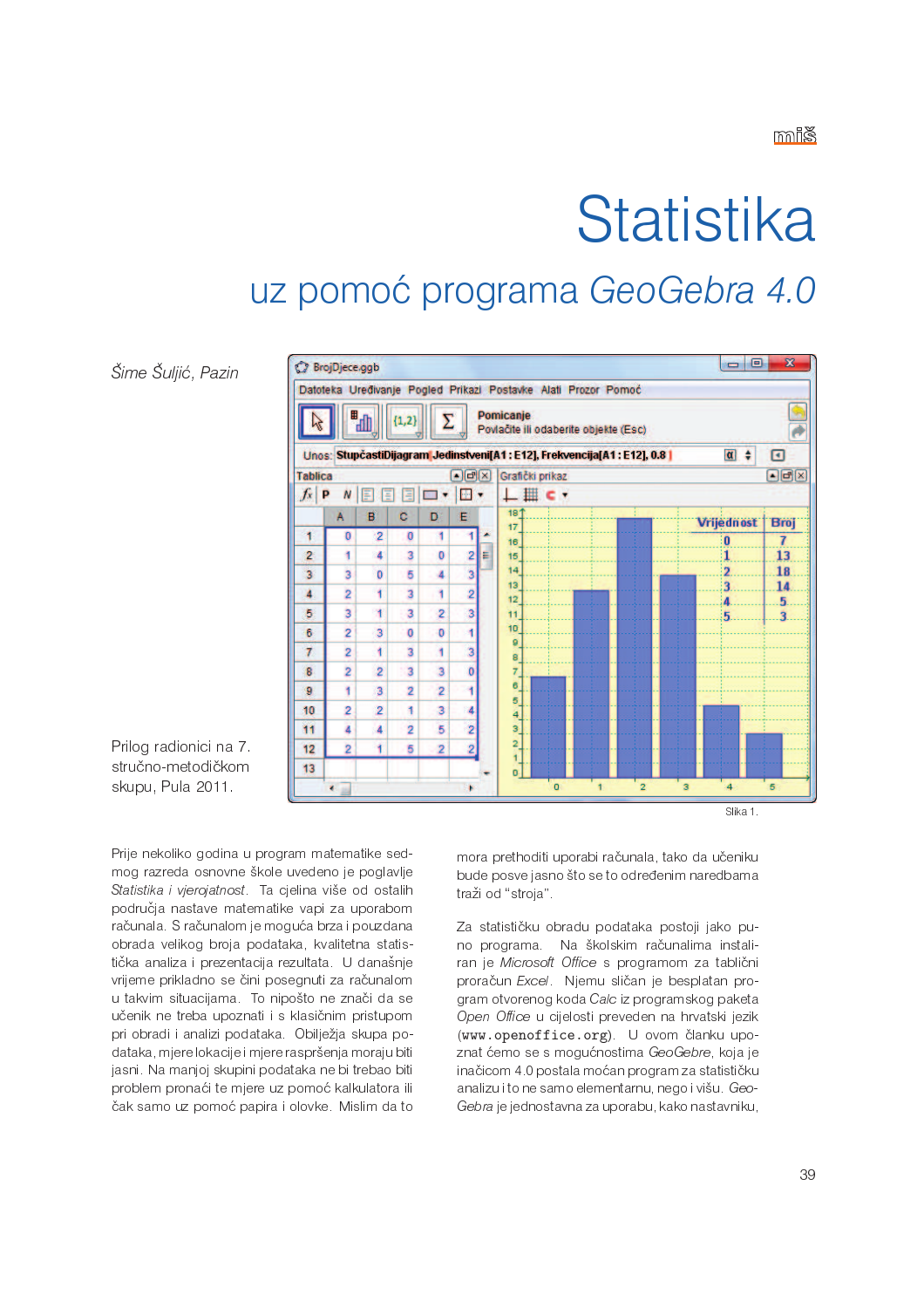tako i učeniku. Način rada s proračunskom tablicom sličan je onom u drugim programima, tako da će stečene rutine biti korisne pri korištenju Excela, Calca i drugih programa. Između GeoGebrinih prozora komunikacija je dvosmjerna. Osim što se promjena podataka u tablici istovremeno odražava na grafički prikaz, moguće je i obrnuto, što s ostalim programima najčešće nije slučaj. Kroz naredbe, posebne prozore, tekstualne i grafičke prikaze očituje se matematički pristup. GeoGebrine mogućnosti nadilaze razinu statistike koja se traži u osnovnoj i srednioj školi, ali to učenika u radu ne opterećuje, a može mu pobuditi interes. Osim što možemo koristiti GeoGebru kao alat za obradu. analizu i prezentaciju podataka, možemo je rabiti za upoznavanje s temeljnim pojmovima statistike. njihovo razumijevanje i zorno predočavanje.

Klikom na gumb Preuzmi na internetskoj stranici www.geogebra.org ponuđeno je pokretanje dviju inačica programa (slika 2). Pokrenite Webstart  $4.0.$ 



U izborniku Prikazi odaberite Tablični i grafički da dobijete GeoGebru s dva prozora kao na slici 1. Obratite pažnju na malu ikonu (uokvireni trokutić slika 3) na desnom rubutrake za unos. Klikom na tu ikonu otvara se prozor sa sortiranim naredbama po područjima i ispod njega prozor u kojem se prikazuje sintaksa odabrane naredbe (slika 4). U ovom će nas članku najviše zanimati područja: Dijagram, Statistika i Lista. Obratite pažnju na gumb Zalijepi koji odabranu naredbu sa sintaksom izravno prenosi utraku za unos. Napomena: koristite tipku Tab za prelazak na novi parametar naredbe. Standardno, naredbe se mogu unositi i upisom nekoliko prvih slova pa iz ponuđenih odabranu prihvatiti tipkom Enter.





Koje podatke koristiti za obradu u nastavi? I statistika je kao grana matematike apstraktna, ali podaci koje obrađuje vrlo su konkretni i povezani sa životom, društvom, radom, proizvodnjom, trgovinom, meteorologijom itd. Kad god je moguće trebalo bi posezati za stvarnim podacima koji su vezani uz ono što učenike zanima. Podaci bi morali biti vjerodostojni i bez obzira je li riječ o uzorku ili cijeloj populaciji promatranog skupa. Učenici bi i sami mogli prikupiti određene podatke, ali tada treba ukazati na to da kada se provodi ozbiljna anketa ili eksperiment, onda se to radi po određenim pravilima.

#### Primjer 1. Broj djece po obitelji u kvartu

Podaci koje vidite na slici 1 izmišljeni su. Riječ je o relativno malom broju diskretnih numeričkih podataka čiju je frekvencijsku distribuciju i statističke mjere lako računati na klasičan način i uspoređivati s onim što nam daje računalo. Na neki način "provjeravamo" računalo, odnosno svoje postupke, umjesto da slijepo vjerujemo što god nam iz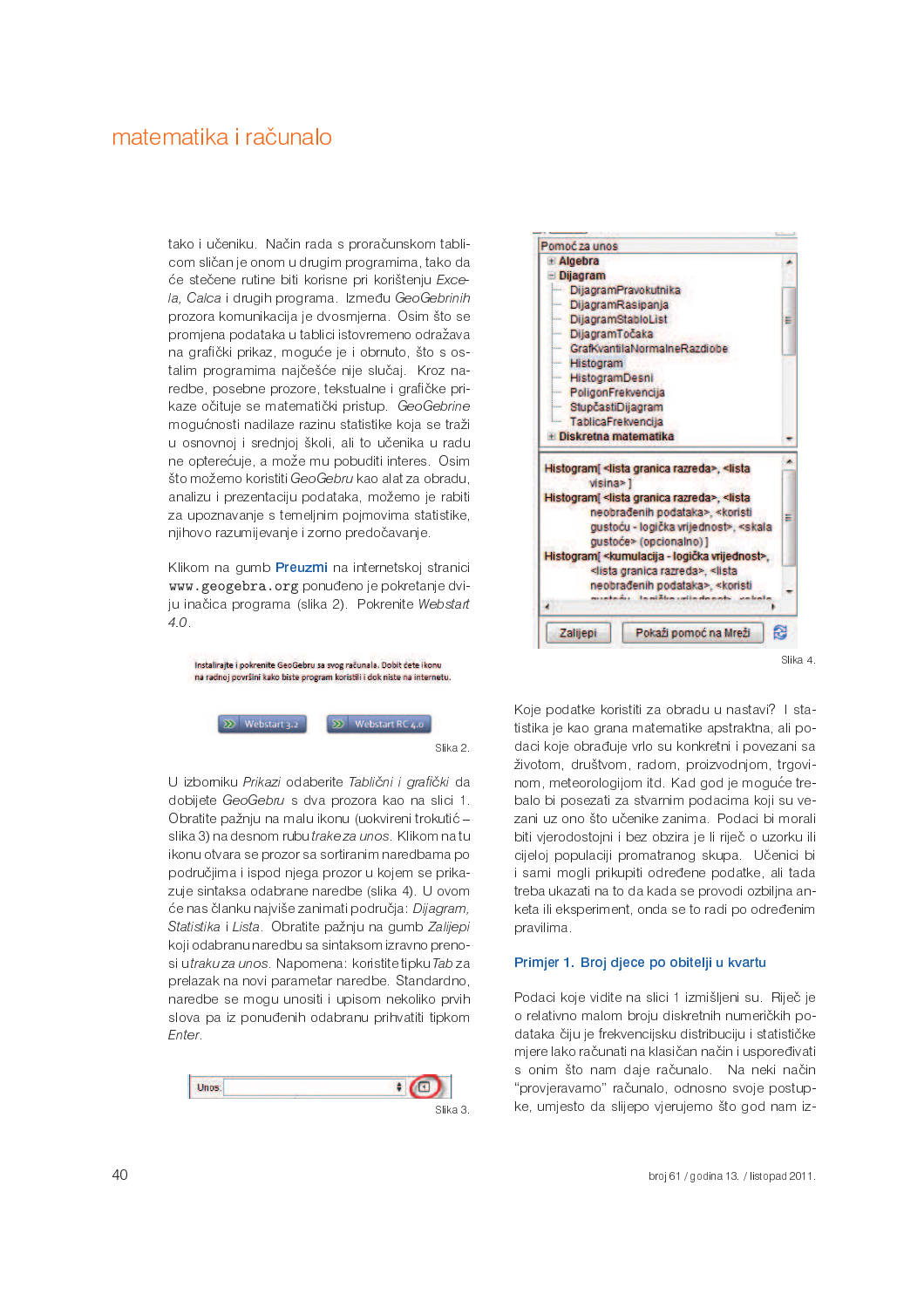baci. Kad to svladamo, onda se doista možemo uhvatiti u koštac s nekim velikim skupom podataka.

U GeoGebri nam je najjednostavnije da skupove podataka do kojih smo sami došli unesemo u ćelije proračunske tablice, kako se to vidi na slici 1. Za obradu tih podataka na raspolaganju nam stoje alati proračunske tablice (slika 5) i naredbe koje unosimo kroz traku za unos. Za korištenje alata potrebno je odabrati stupac ili redak u tablici, a zatim kliknuti na alat. Vrijednost se upisuje u ćeliju na dnu stupca ili desno od retka. Ovai način obrađivania podataka prikladan je početnom uhodavanju i učenicima koji tek usvajaju pojmove.





Raspoložive statističke naredbe puno su moćnije i odnose se na cijeli raspon podataka unesen u tablicu. Vrijednosti naredbi prikazuju se u prozoru Algebra ili u Grafičkom prikazu, već prema naravi rezultata. Algebarske rezultate moguće je smjestiti i u neku ćeliju tablice. Evo nekih naredbi koje možemo dobiti nad danim skupom podataka (slika  $1)$ .

- Jedinstveni[A1 : E12] =  $\{0, 1, 2, 3, 4, 5\}$  daje skup svih različitih vrijednosti koje se javljaju u skupu podataka poredanih po veličini;
- Frekvencija[A1 : E12] = {7, 13, 18, 14, 5, 3} daje učestalost pojavljivanja jedinstvenih podataka redom;
- TablicaFrekvencija[A1 : E12] daje tablicu frekvencija kao tekst u grafičkom prikazu kakav vidite na slici 1:
- · StupčastiDijagram[<lista podataka>, <lista frekvencija>] – traži dva parametra. Ako smo ih već odredili, možemo dati njihove nazive ili ugnijezditi naredbe, kako se to vidi u traci za unos na slici 1. Rezultat se vidi u grafičkom prozoru na slici 1, s time da je dodan i treći parametar: širina stupca:
- AritmetičkaSredina $[A1 : E12] = 2.1$ ;
- NajčešćaVrijednost $[A1 : E12] = \{2\}$  riječ je o pojmu koji se još zove mod. Rezultat je skup jer ponekad mogu biti dvije ili više takvih vrijednosti;
- Medijan $[A1 : E12] = 2 -$  riječ je o podatku od kojeg je 50% podataka manje ili jednako, odnosno 50% je veće od te vrijednosti.

Zadatak 1. Analizirajte učestalost izvučenih brojeva u igri Hrvatske lutrije 7 od 39 tijekom 2010. godine. Podatke prikažite stupčastim dijagramom i tablicom frekvencija. Jesu li izvučeni svi brojevi? Koji su najmanje puta, a koji najviše? Koliki je raspon frekvencija?

Uputa. Podatke preuzeti iz arhive s internetske stranice Hrvatske lutrije. Radi se o 104 izvlačenja godišnje po sedam brojeva. Moguće je izravno unijeti te podatke iz Excela. Desni klik na neku ćeliju otvara skočni izbornik na kojem je ponuđen Uvoz podataka. Moquće je podatke prenijeti koristeći naredbe Kopiraj - Zalijepi.

Riešenje postavljenog zadatka može se vidjeti na slici 6. GeoGebra ima moćne kalkulatore koje aktivirate jednim klikom, a daju široku lepezu mjera. Nalaze se u alatnoj traci proračunske tablice. Na slici vidite što sve može dati Jednovarijabilni kalkulator. Potrebno je samo obuhvatiti ćelije na koje se odnosi.

### Primjer 2. Visine ljudi

Mjerenjem su utvrđene visine 123 učenika u 4 razreda:

143, 148, 148, 141, 141, 154, 150, 158, 158, 156, 152, 152, 152, 154, 158, 154, 153, 157, 155, 157, 158, 158, 160, 166, 162, 168, 168, 164, 161, 167, 161, 167, 168, 168, 168, 161, 169, 168, 169, 166, 160, 164, 162, 169, 167, 164, 169, 167, 161, 173, 174, 179, 170, 174, 179, 171, 176, 177, 176, 179, 177, 171, 170, 178, 172, 177, 175, 170, 173, 176, 177, 174, 174, 178, 177, 172, 176, 179,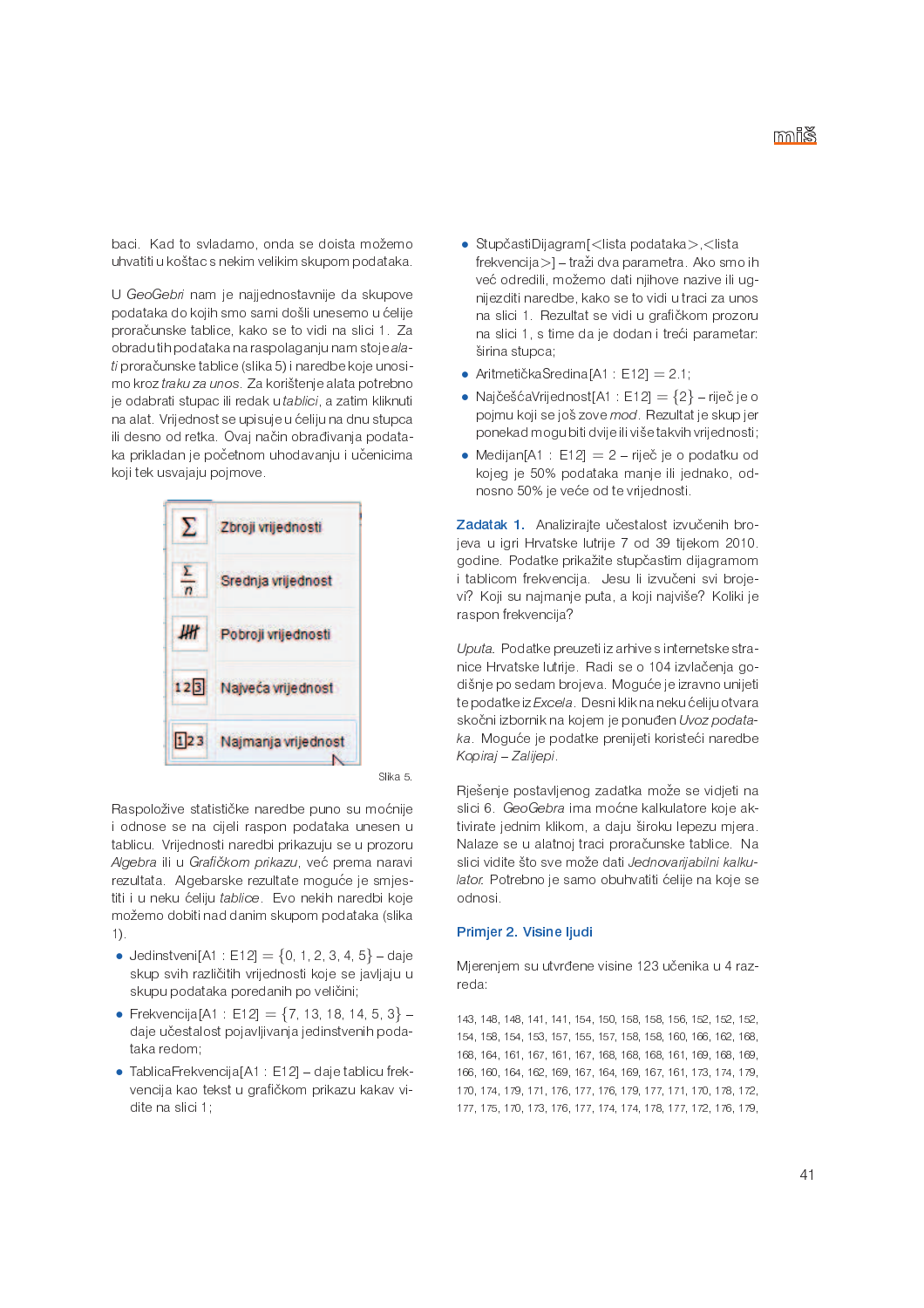





177, 178, 180, 181, 187, 185, 180, 182, 187, 182, 180, 188, 188, 180, 187, 185, 188, 180, 187, 188, 182, 186, 186, 189, 183, 194, 197, 194, 194, 198, 191, 195, 192, 193, 194, 191, 194, 199, 197, 199, 198, 194, 201, 204, 208.

Potrebno je grafički prikazati frekvencijsku distribucija podataka i izračunati obilježja skupa.

Uočimo da je riječ o skupu podataka s neprekidnim vrijednostima. U tu svrhu najbolje će biti podatke podijeliti u razrede i prikazati ih histogramom. Najmanja vrijednost je 143, a najveća 205. Podatke se može podijeliti u sedam razreda s granicama:  $|140, 150\rangle$   $|150, 160\rangle$  is ve ta ko redom do 210.

U GeoGebru osim kroz proračunsku tablicu možemo unositi podatke i u algebarski prikaz kao tzv. liste, odnosno skupove brojeva unutar vitičastih zagrada. Na slici 7 vidite skupove granica razreda i skup svih izmjerenih visina.

Ako nas zanima koliki je broj unesenih podataka, dovoljno je da napišemo naredbu Duljina[visine]. Isto tako možemo koristiti naredhe.

- Minimum[visine] i Maksimum[visine]
- AritmetičkaSredina[visine]
- Medijan[visine]
- SD[visine] standardna devijacija itd.

Histogram je zadan naredbom Histogram [granice, visine, false]. Ovdje riječ false ima značenje logičkog operatora negacije, koji onemogućuje prikaz visine stupaca s relativnom frekvencijom i pokazuje ih s apsolutnim vrijednostima razlomka. Obratite pažnju na to da je koordinatni sustav prilagođen skupu podataka, da su prikazane samo pozitivne vrijednosti na osima. Štoviše, ishodište se nalazi u točki (130, 0). To se postiže na karticama dijaloškog okvira Postavke >Postavke

U posljednje je vrijeme u prikazu podataka popularan dijagram pravokutnika ili "brkata kutija". Na slici 7 vidite je ispod histograma, a njegovo ćemo značenje objasniti na sljedećem primjeru.